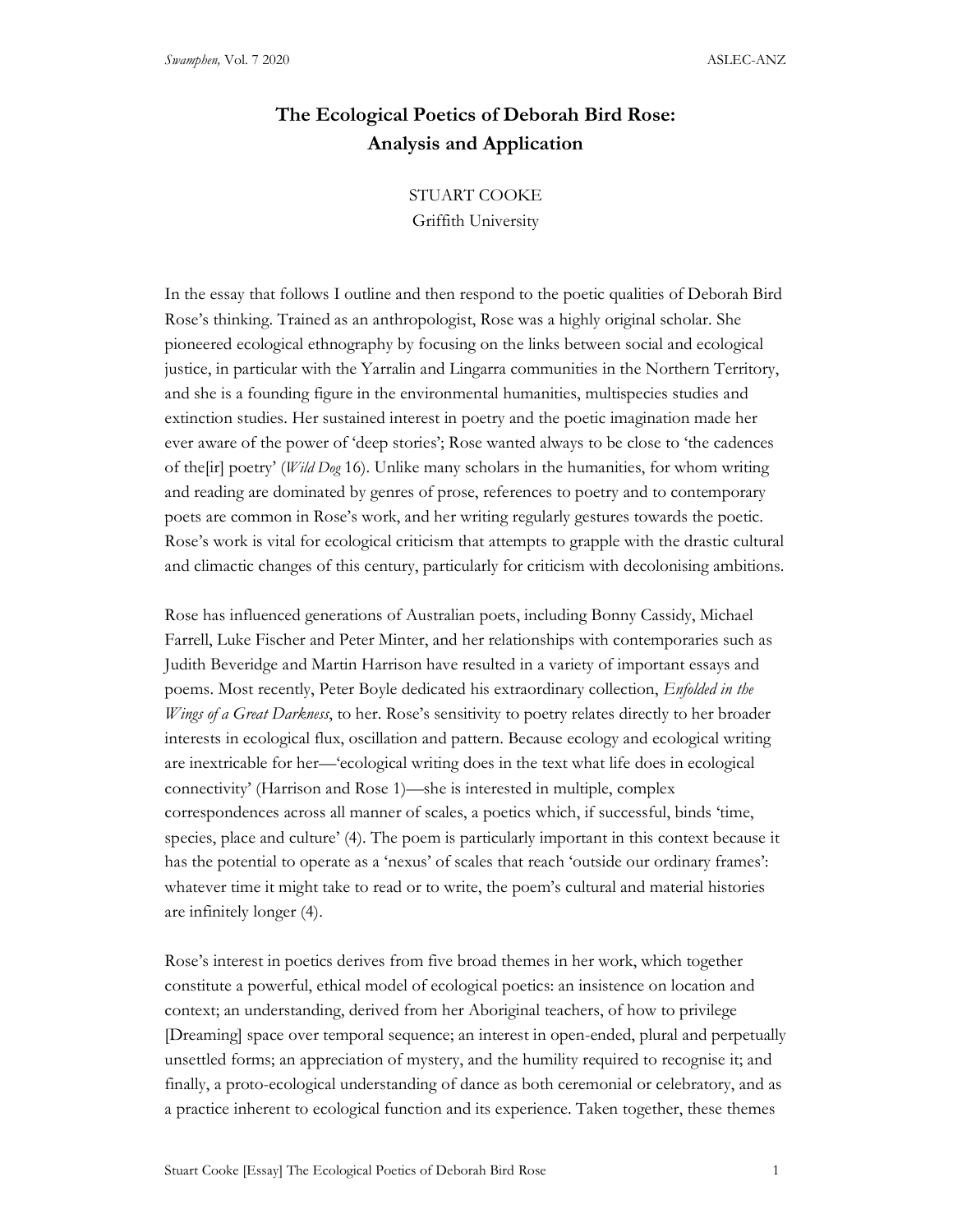underscore the irreducible singularity of places, which are imbued with musical, rhythmic structures that, with the right education and initiation, can become the basis for song and dance. In other words, through place we encounter rhythmic, musical expression, or *poetry*. Furthermore, Rose encourages her readers to take seriously the sensuous, embodied qualities of language acts, or the ways that they are inextricable from the times, places and bodies in which they occur. This is a poetics which recognises that a text is open and porous, and thoroughly entangled with the community in which it was composed. Accordingly, in the second half of this essay I will use Rose's work to perform a reading of a story each from Indigenous Australia and North America. When considered in the terms of Rose's poetics, these stories unfurl into complex, poetic events of multiple, sometimes contradictory directions, which remain resolutely tied to the grounded particularities of their production.

### Towards Poetics

Before I elaborate on Rose's poetics in any detail, I will briefly describe what I mean, exactly, by 'poetry'. I don't, for example, want to equate poetry with certain formal properties that are traditional to the Western canon, such as rhyme and meter. Similarly, I don't mean to imply that prose can't be poetic, or that all poems are equally poetic. Rather, poetry is an approach, or a form of thinking, which might very well have manifested most frequently in verse with rhyme and meter over the course of human history, but it exceeds such features, and can be found in many other forms.<sup>1</sup> In this essay I approach poetry in its broadest possible sense, a sense in which—to quote Gerald Bruns—'anything, under certain conditions, may be made to count as a poem' (4). The task, then, is to spell out these conditions. This is complicated by the fact that poetry is necessarily larger than readers' awareness of it; Rose would say the same of any complex system. 'What we take poetry to be,' writes Bruns, 'cannot be exhausted by examples, because examples are always in excess of our experience and understanding.' Evoking the same principles of unpredictable, dynamic becoming that are of interest to Rose, Bruns argues that in poetry '[a]nything goes, even if not everything is possible at once' (5).

Bruns isolates various postulates of poetry which are of value here. Firstly, 'poetry is made of words but not of what we use words to produce' (7). That is, poetry exceeds the functions of regular language. Thus, poetry cannot be adequately conceptualised or understood when in the service of discursive practices that are indicated by terms such as 'communication', 'transparency' and 'narrative' (7). Consequently, poetry might manifest as what I will later call a 'live event', or a form of performance (like dance, for example, which I will come to later on), where body, language and voice are vehicles for a particular kind of energy that we might call art. In all, the point of poetry is 'to expand our beliefs as to what is meaningful and to develop new ways of experiencing meaning' (8). 'Meaning', however, needs unpacking: 'For most of us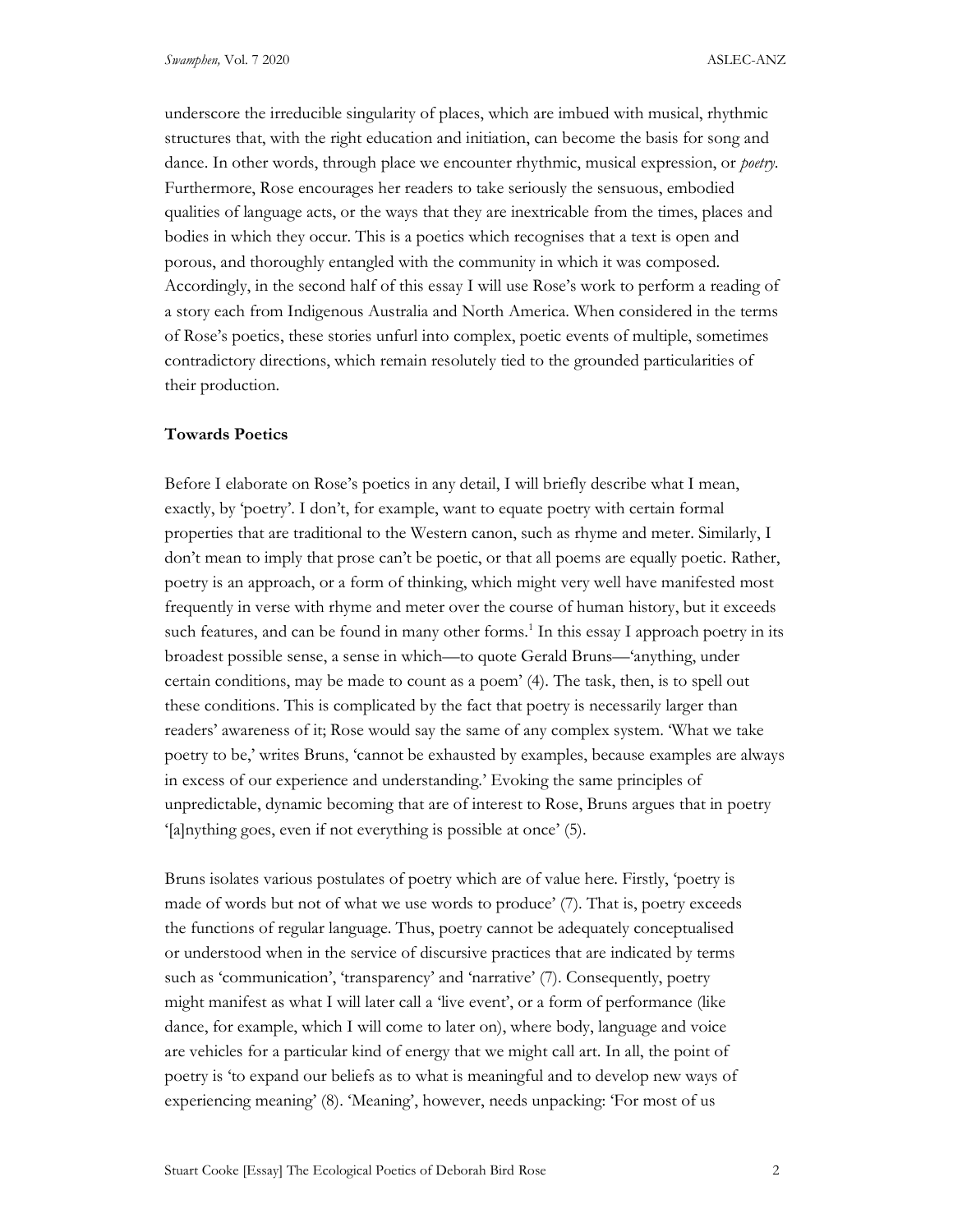meaning just means familiarity or things belonging to a context. Meaning is what fits. But I think poetry exists to contest these routine textbook conceptions or stereotypes of meaning' (8).

Bruns asks us instead to imagine 'a poem of pure extension,' or one that doesn't purport to 'mirror the world' in some kind of facile, representationalist way, 'but contacts it, as if language were a mode of touching and not just saying.' Here he turns to Emmanuel Levinas, in another move that aligns with Rose's theoretical territory. For Levinas, language is not a mode of representation but 'of proximity, sensibility, or contact, as if language were corporeal like skin' (9). While the proximity of other people constitutes Levinas's ethics (which, as Rose points out, are flawed by their failure to include non-human others), 'The proximity of things,' Levinas says, 'is poetry' (9). With this formulation, Bruns argues that 'poetry is as objective, and thus as resistant to interpretation, as any event of nature' (9). So, in what is an ideal segue into our exploration of Rose's poetics, Bruns urges us to take heed of an 'anthropological moral' when we think about poems: poetry that seems most unusual and disconcerting in its apparent indifference to our systems of meaning and understanding must be approached 'with the kind of openness and responsibility that anthropologists bring to the strangeness of alien cultures' (11).

Rose's poetics emerges from a resistance to what she has called—following Alf Hornborg—the 'decontextualising cosmology' of modernity (Rose 'Slowly' 3). For Rose, as for Hornborg, modernity 'disembeds that which is embedded, aiming to decontextualise, and to transcend and encompass the local' (3). Living systems are replaced with 'disarticulated fragments,' which themselves become the basis for a dulled ethical imagination that can no longer attend to complex ecologies of human and non-human agencies (3). Rose's antidote to such conceptual violence is thus to resist any move to decontextualise or disembed: to remain embedded within these rich, shared ecologies, 'we cannot develop prescriptions that hold true across contexts' (5). Accordingly, the local and particular have an undeniable iridescence in Rose's work. Yet what distinguishes Rose's theory of place is its grounding in the Indigenous traditions of the Australian continent; it thus signals a pathway towards a decolonial perspective that we might call, after Peter Minter, a 'nourishing transcultural ecopoetics' (in press). After all, as Rose argues, 'the genius of Aboriginal Australians finds its greatest expression in a theory and practice of place' ('Dialogue' 320). Her education in this theory and practice manifests both in her determined advocacy of locale, and a wariness of overarching ecological frameworks or substance monism:

Consubstantiality with country is not generalized as earth and humanity, but is pre-eminently local. Rather than substance monism posited as a cosmology, Aboriginal thought and practice rests on a plurality of consubstantialities: this country, this group of people, these Dreamings. (320)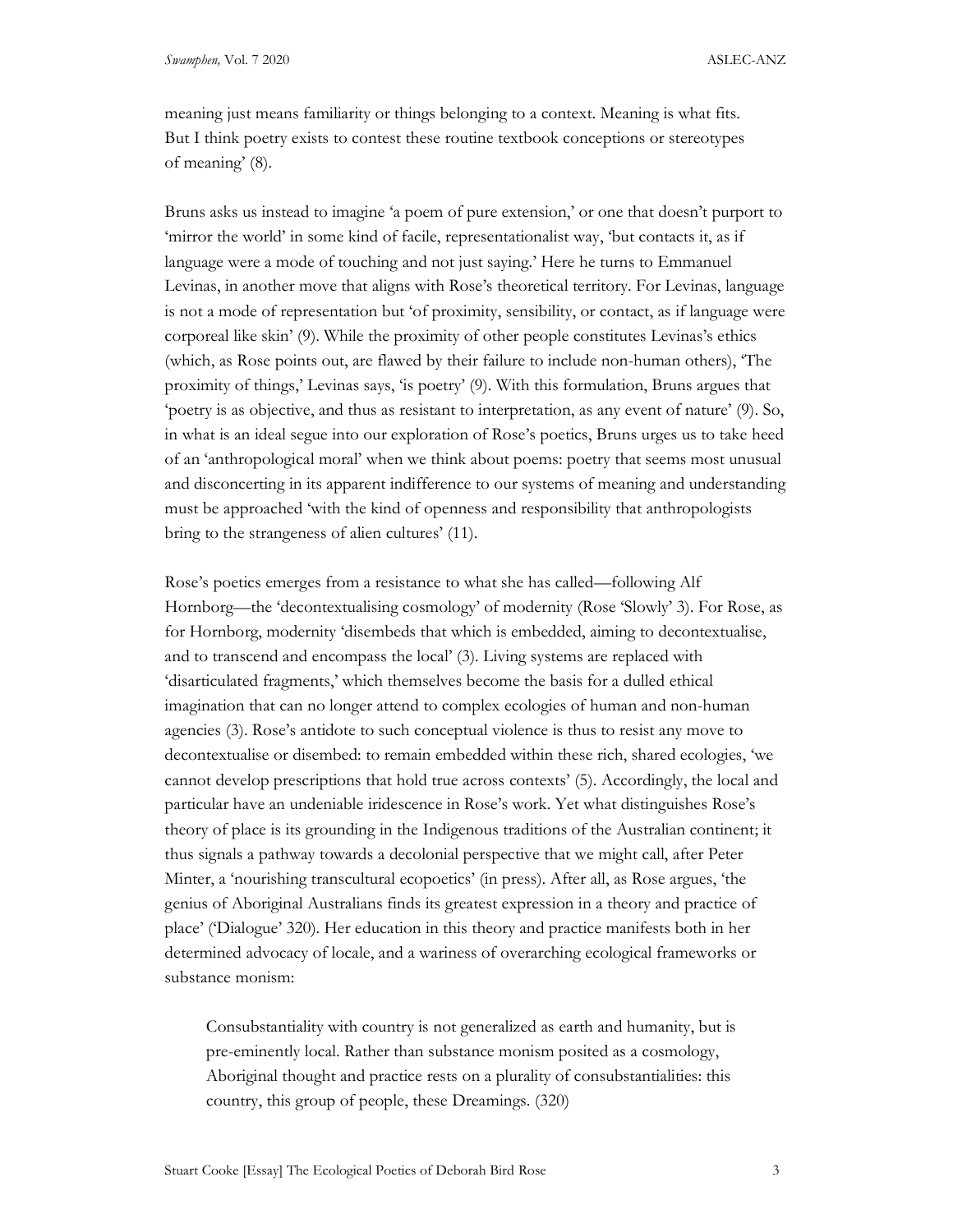Next to these localities of consubstantiality we find an equally important assertion: there are (at least) two kinds of narrative mode in Indigenous Australia, and only one of them is interested in temporal sequence. Firstly, there is 'ordinary time', a period of about one hundred years. The features of ordinary time are roughly analogous to the structure of time in linear narration. Here, time is 'marked by changes which do not endure,' along with linear sequence and 'the obliteration of the ephemeral' ('Ned Died' 180). In linear narration, too, stories function by rendering any situation unstable; without instability and the change it produces, story cannot occur. Ordinary time is but the sands on the edges of 'a great sea of endurance', a second order of time also known as Dreaming (180). Sweeping over the obliterated ephemera of ordinary time, Rose conceptualises Dreaming 'as a synchronous set of images, those things which endure' (180). In Dreaming structures, the only significant temporal coordinates are major disjunctions of form, such as dramatic environmental or geological changes. But within the periods defined by these changes, 'synchrony prevails' (181). Time, then, becomes entirely contingent upon the spatial locus of whoever's speaking; otherwise, geography, and the tracks through it, remain fixed (181). This is the world of poetry, where the composition of an image structure, for example, might be entirely contingent on the perspective of the speaker. Here, time is the predominant ephemera: it emerges briefly in the performance of song [poetry], but the landscape in which it occurs persists (it need not dissolve beneath the imperative for narration progression). Consequently, the result is a form of narration in which 'events are organised by content and by space, but not predominantly by temporal sequence' (182). Such narration is common to poetry.

Rose's thought is so dynamic because, having privileged the value of the local and contextual, she then refuses any tendency for this to become an exclusive, divisive or segregated experiential unit. This ensures she avoids the pitfalls of place-based environmentalism critiqued by Val Plumwood, for example ('Shadow Places'). Instead, Rose asks us to both *contract* our focus to its very source and *expand* our thought to allow for all manner of porosity and unsettlement. This double movement finds striking, material form in her description of women's bodies. Critical of 'idealised images of the atomistic embodied subject,' Rose contrasts the female body with the cleanly demarcated male body of Western liberalism. She describes women's bodies as 'excruciatingly transgressive' ('Dialogue' 312); in particular, the wet 'leakiness' of menstrual blood tests the requirement that a body be 'clean and proper' (312). A permeable body causes problems for the West, which wants these spaces kept hidden; insistence on impermeability produces the disconnection between self and world that is so central to post-Enlightenment culture. Yet Rose points out that porosity 'haunts our thinking, and pervades the language of belonging to place' (313). Alongside her anthropological analysis, it seems to me that Rose is also talking about two different practices of reading and writing. On the one hand, there is the regime of clarity and order—most commonly manifest as prose—in which the body of the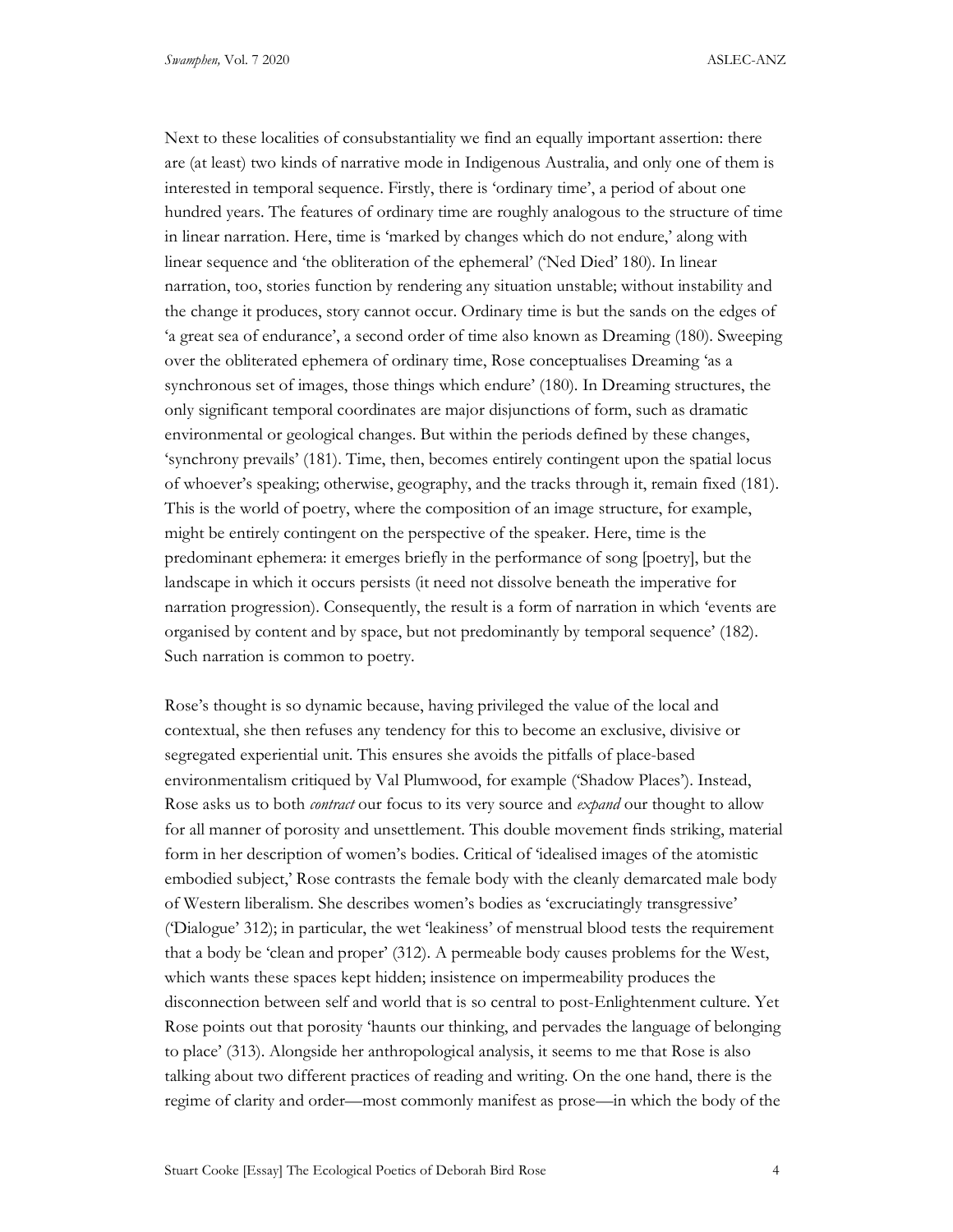text should be self-contained, requiring minimal cognitive effort on the part of the reader. In turn, the text should be controlled and reasonable, and consist of sequences of logically organised propositions. That this is a repressive regime should come as no surprise: consider, for example, the regimentation of normative formatting of texts like this essay, where linguistic idiosyncrasies are flattened by page after page of rectangular paragraphs, the white margins like electric fences on every side.

In contrast to this very contained space, we have the transgressive, leaky and permeable space of the poetic. At times, the language slides out across the page or out of reach; the poem need not stay put, or be self-contained. It may be full of both 'holes' and nodes that 'leak' with stunning intensity. And, even if everything appears obvious enough, there could be deeper, symbolic resonances, or the poem might require some kind of kinship—it might need to be read aloud, or it might direct readers to a place. For Rose, 'the language of kinship' is inextricable from 'a language of emplacement;' to reach out is to open your heart to your surrounds. To be poetic is to be permeable: 'the dust [of a poem] gets up your nose and into the crevices of your skin' ('Dialogue' 313); the poem might require more of you than you're accustomed to give; its fragments might linger in the mind like the images of a winding river or a stand of ghost gums. This permeability rests on what I think is one of Rose's most brilliant insights: her metaphysics of boundaries. Boundaries might function primarily as exclusionary mechanisms, but Rose is much more interested in a different modality, where they 'exist to connect difference, and thus to facilitate interdependence' ('Dialogue' 322). These two types of boundaries can be applied to the developing terms of my own discussion. Firstly, there is prose, with lines and lines like housing developments going all the way to the horizon. Within its firm borders we expect to encounter events which require little more of our bodies than a focused attention and an understanding of the alphabet. There is only one entry (at the start of a paragraph) and one exit (at the end). Poetry, however, is contoured like an irregular topography—it might surround us, depart from us, it might bleed into the terrain. There are multiple points of entry and exit, especially in poems of the open field, where phrasal units might comingle on the page without the restraints of grammar, punctuation or stanzaic organisation.<sup>2</sup>

Of course, such texts can be overwhelming at first. It might be hard to say what they 'are', or what they 'mean'. But this is also part and parcel of an expanded, ecological ontology, in which the self is 'an unfinished project' that requires our vulnerability and 'considerations of mutual care' (Rose 'Dialogue' 322). To read and write this way, we need to pursue a 'kinship of becoming', forgoing the easy pleasures of telos and controlled, sequential narration. Rose urges us to remember that 'there is no predetermined essence or destiny' that a text does not need to go somewhere, that the language act need not be resolved—for 'we are a work in progress' (Wild Dog 44). What she offers instead is a way into 'the rich plenitude, with all its joys and hazards, of our entanglement in the place, time, and multispecies complexities of life on Earth' (44). For Rose, the self is figured dialogically;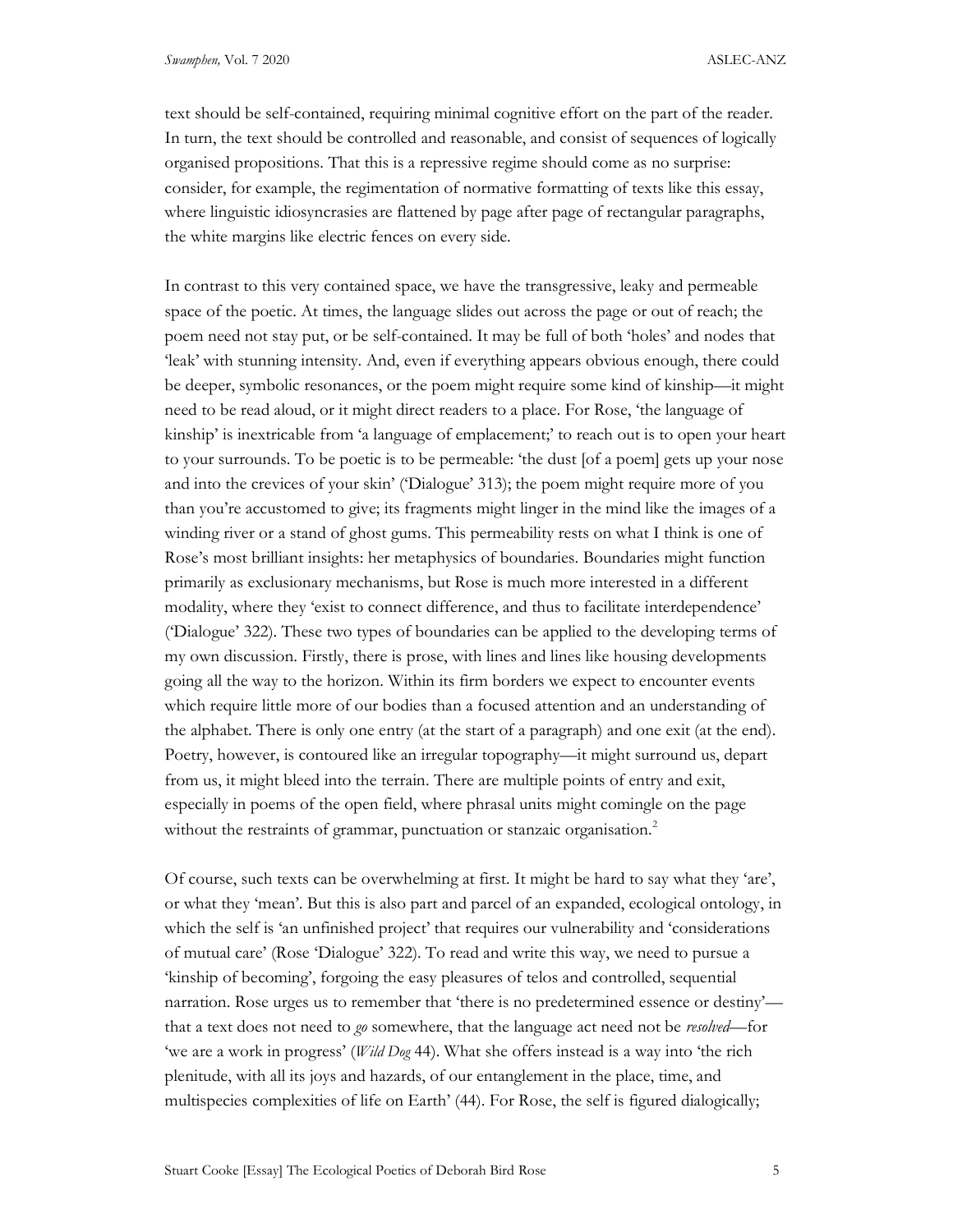like dialogue, it must have a source in time and space, and it also needs to be open, its outcome(s) cannot be known in advance. Similarly, the poetic is more dialogical than the prosaic: poetic structures are more amenable to indeterminacy, and frequently they require more readerly care. Poems are therefore less efficient, more vulnerable and more easily dismissed. However, openness and vulnerability constitute 'a fertile stance,' in which the ground can become destabilised, and possibilities for surprise, challenge and change can emerge (Rose 'Slowly' 8). Such possibilities require 'an ethical stance in favour of plurality, heteronomy, and the disruptive agency of others' (Rose 'On History' 157). Breaking open the self-enclosure of the classical Western subject, the natural world itself becomes 'a dialogic partner' in a 'huge paradigm shift': 'from concepts of equilibrium to pervasive disequilibrium; from concepts of objectivity to intersubjectivity; from visions of deterministic prediction and certainty to an awareness of uncertainty and probability' ('On History' 159).

However, Rose is clear that openness and its relationship to an ethics of heteronomy are very closely tied to a particular conception of storytelling: 'when ethics arise out of events involving embodied beings and actual encounters, understanding depends on stories' (Wild  $Dog$  14). Within the dynamic unsettlement of the poetic, it's important to explicate some of the particularities of Rose's storytelling, in order to differentiate it from normative examples of the term. For Rose, 'an ethics of story' is inextricable from 'coming face-toface with neighbours and their stories'; Levinas meets Aboriginal poetics, then, where the story is 'not meant to be a closed system,' but rather is kept 'open to the world' by continual performance and re-iteration for and with others (Wild Dog 14). To survive, the stories need to be kept moving, to be shared and re-interpreted.<sup>3</sup> These stories are not *about* concepts, written as if from the outside; rather, they participate in and *share* events (Rose 'Slowly' 9); to keep them alive therefore requires that dialogical partners are present. The story might be a live event, then, and/or its transcription—as Dennis Tedlock notes, an oral poetics 'is by its nature participatory' ('Toward' 515). The priority is for knowledge to keep moving, 'letting the flow of ideas take [us] to new places' (Rose Wild Dog 15). Critically, such stories resist 'declaring final meanings' and 'are not always packaged in convenient forms' (15). Readers might need to try hard to understand them, but this is the ethical imperative of Rose's poetics: like any relation, engagement with an open text of indeterminate form requires labour and, at the very least, that reading conventions are ruptured. This is why, I think, she wants 'us book people' to move from the regime of the closed text to become 'open-ended dialogical partners' by 'opening ourselves more fully' to the stories of Aboriginal Country and, by extension, 'to trees, dingoes and… to the vulnerability of the living Earth' ('On History' 167).

This dialogical and thoroughly decolonial poetics relies upon resisting the arrogance of certainty, and the imperialist drive to generalise and categorise produced by such certainty. Importantly, this resistance should not be an act of denial or negation, but rather based on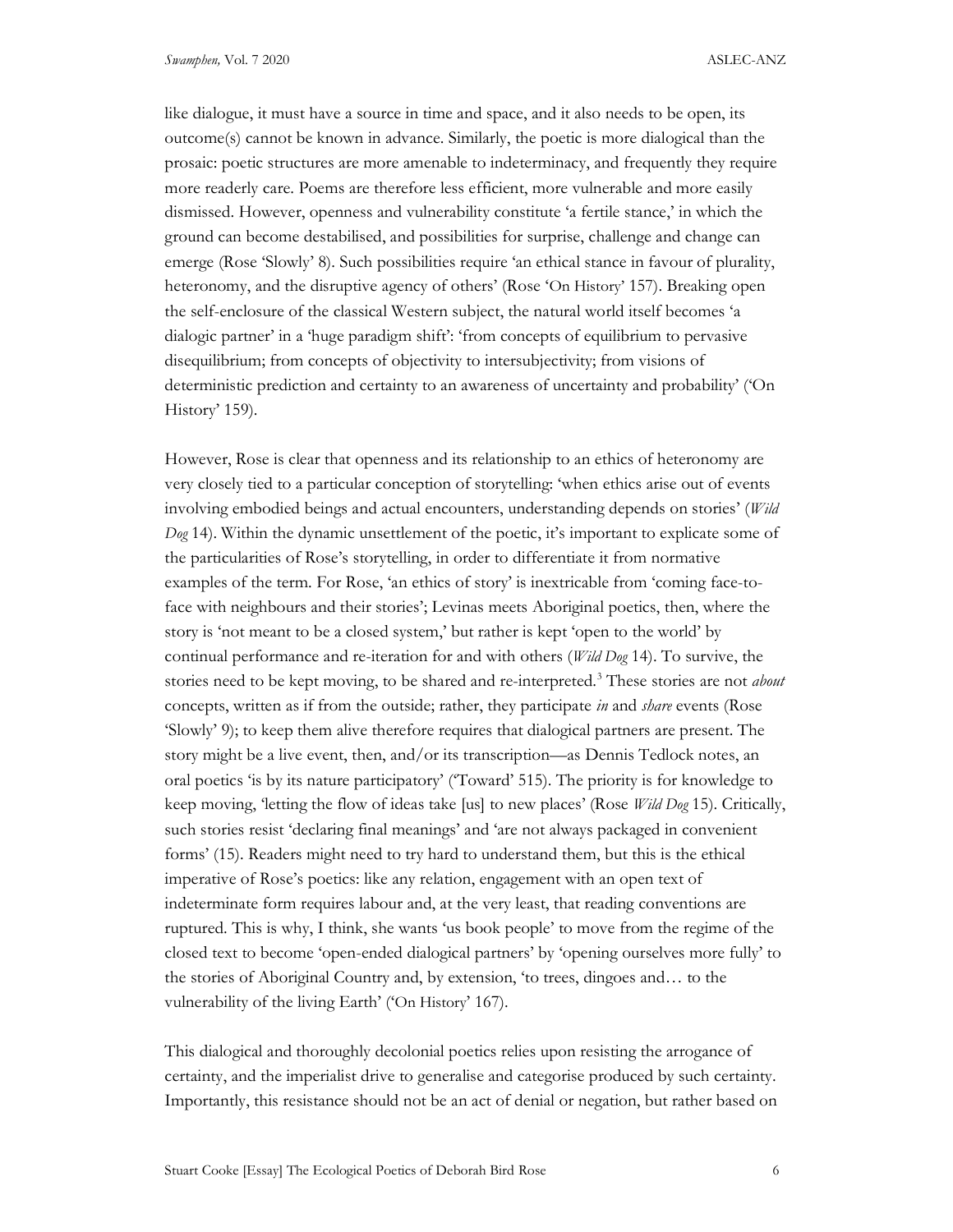'passionate exuberance' for 'a world in which life exceeds knowledge, and in which mutability and uncertainty are blessed emanations of life' (Rose, following Lev Shestov, *Wild Dog* 6). This could be the experimental resistance of an artistic avant-garde, where orthodoxies of power hinder the imagination of new, possible worlds. Such behaviour is what Rose would call 'wild': not to be confused with 'wilderness'; to be wild is to refuse to submit to the conventional limitations imposed by the illusory certainties of Western thought (12). Indeed, when we turn to learn from people who are immersed in a world in which 'no individual or species has a monopoly on information', such as the Yarralin of the Northern Territory, we see that they exercise a profound humility in their relationship with Country: 'Yarralin people are reluctant to intervene in ecological processes except in limited and localised ways, or in ways that are authorised by accumulated experience' ('Exploring' 384). When I recognise my place in a larger system, where that system is always coming into being through the actions and relations of its components, then the whole system remains outside the limits of my comprehension. In turn, I am not a mindless cog in a machine, but a participant in life's becoming. Crucially, '[a]s the whole is unknowable in its totality, so *mystery* becomes part of our human condition' (emphasis added, *Wild Dog* 46).

Mystery is an essential part of Rose's theorisation of holistic systems (e.g. 'On History' 163); our desire to know must comingle with the mystery inherent in an always incomplete knowledge of the more-than-human world. The implications for writing are profound: both desire and mystery 'call to us in the language of sensuous experience' (Wild Dog 50). If experience is uncertain, open-ended and relational, then our language for it must have similar properties: the desire to know, to clarify (exemplified by the logos of the prosaic preposition) is transformed by the mystery of the response (when logos is fractured, and spaces open between the cracks). When readers encounter such mystery in a text, it should be cause for celebration rather than frustration, scepticism or suspicion. After all, mystery signals 'the integrity of larger systems' (Rose 'On History' 163); texts that produce mystery are, therefore, vital for cultivating an awareness of these complex systems. The 'infatuation with certainty' is analogous to attempts 'to cut through the dynamics of mystery and desire; to distil clear boundaries and stability from dynamic fluctuation' (Wild Dog 51). We might think of page after page of rectangular arrangements of prose, the form of which is all but entirely unresponsive to the contexts in which it is produced. Moreover, such constant, monotonous form is indicative of the intentions of prosaic thought: to establish order on an open (blank) field, to establish a hierarchy of the most important components of a conceptual system, to introduce coherent theorems (or even laws) and to then conclude by using these theorems to simplify and order the conceptual system and related experiential or epistemological domains. If writing is to be ecologically-oriented, then predictable forms and procedures should be treated with extreme caution: predictability might lead to 'loss of connection, loss of the larger system, more prosaically, bad theory, and, in Levinas's terms, desacralization', that desperate search for 'clarity and certitude', and the related 'seizing and encompassing' pursuit of 'purity' ('On History' 163).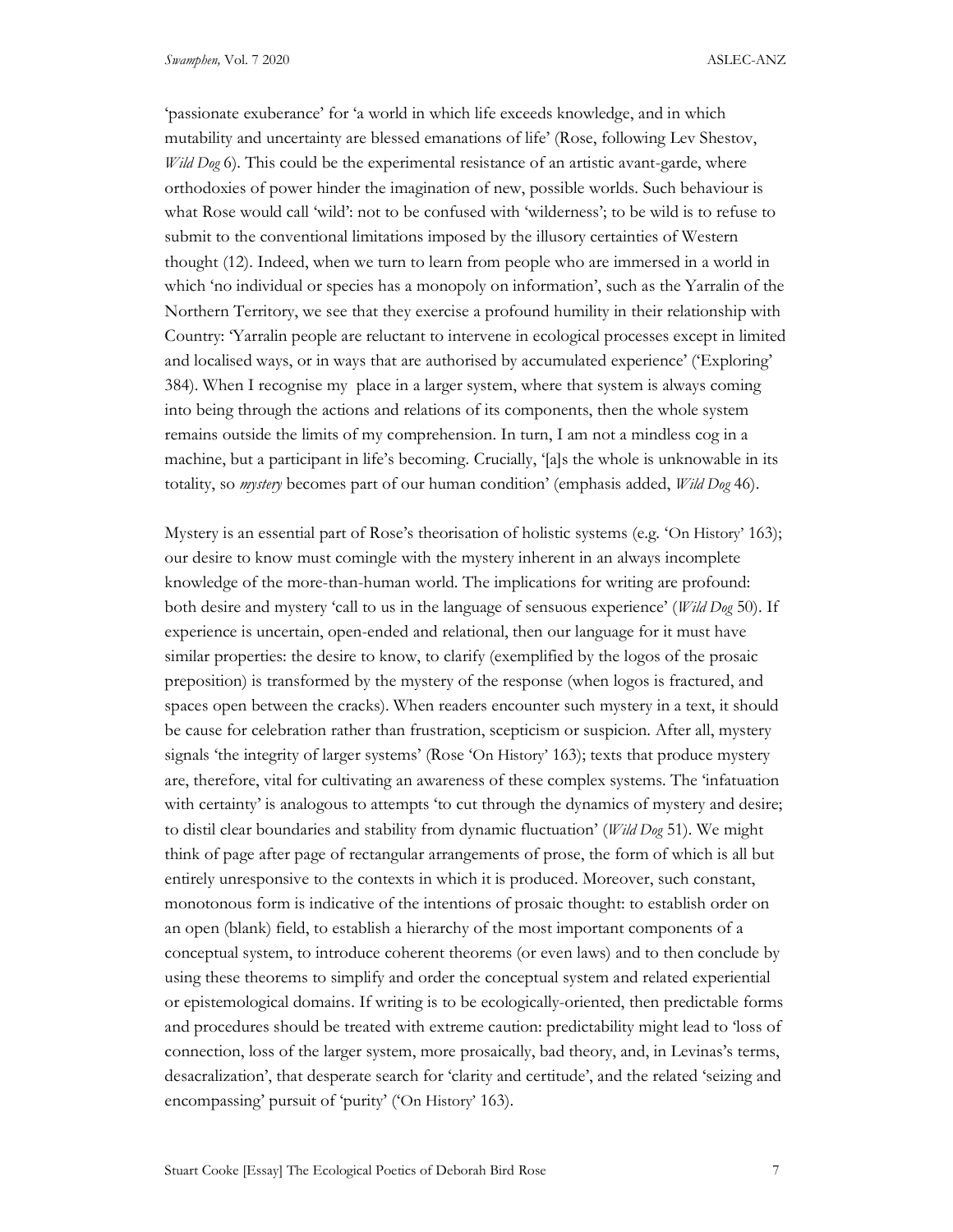I suggest that Rose's poetics finds its most beautiful expression in her analysis of rhythm, dance and cosmogony in the Victoria River. In response to the 'sensuous spaces' of the world in which we live, she argues that dance 'mobilises and extends' the possibilities for ecological attunement by 'conjoining action and pause, space and place, time and rhythm, politics and *poetics*' (emphasis added, 'To Dance' 287). Within this mobile, poetic field, signs have meaning but, like the white space around a poem, the silences and absences *around* these signs become important as well:

Living things communicate by their sounds, their smells, their actions, the stinging bite of the march fly, the sight of flowers floating on the water. They also communicate by their non-presence. Events that occur to the same rhythm require intervals of non-occurrence. There are times when things do not happen, and it is the not-happening that makes it possible for the happening to have meaning. ('To Dance' 291)

The first sentence of the above quote is of particular interest to me because of the way that it shifts, from a predicable prosaic mode that suggests the construction of an argument ('Living things communicate by their…'), to two resonant images that would not be out of place in an image-based poem. The preposition, then, is not supported by a grammar that structures an elucidation of its validity, but rather is unsettled by the resonance of two fragments, one of which is deeply (and unpleasantly) sensual and close-to-hand (the march fly's sting), while the other allows us to breathe outwards across a body of water. Wonderfully, the poetic structure of this sentence *performs* the argument that unfolds: the prosaic mode says, 'This is how the world works,' while the poetic mode unties those moorings and suggests that, actually, between the objects that we can sense, there are all kinds of hidden connections, and lots of open space, too. In this way we approach both the paradox and the irreducible value of the poetic: housed in language structures, it will always echo the grammar of certainty; around these echoes, however, lies the uncharted ocean of the white page (or the performance space), towards which its fragments and deviations will always gesture.

Moreover, Rose's analysis of rhythm extends, from the rhythmic alternations of presence/absence and occurrence/non-occurrence within dance itself, to the architecture and significance of ceremony (during which many dances are performed). Here, too, we find rhythm: 'the pattern of dance and non-dance,' where each song is '*punctuated* by a pause, a break in the music' (emphasis added, 'To Dance' 292). In poetry as in dance, punctuation introduces discontinuity and fragmentation, but the 'gaps' between each fragment are rarely without value because they are 'set within a larger oscillation' (292).<sup>4</sup> Drawing on Catherine Ellis, Rose proposes that these oscillations produce an 'iridescence' by 'flipping' between one pattern and another, interrupting the flow of time and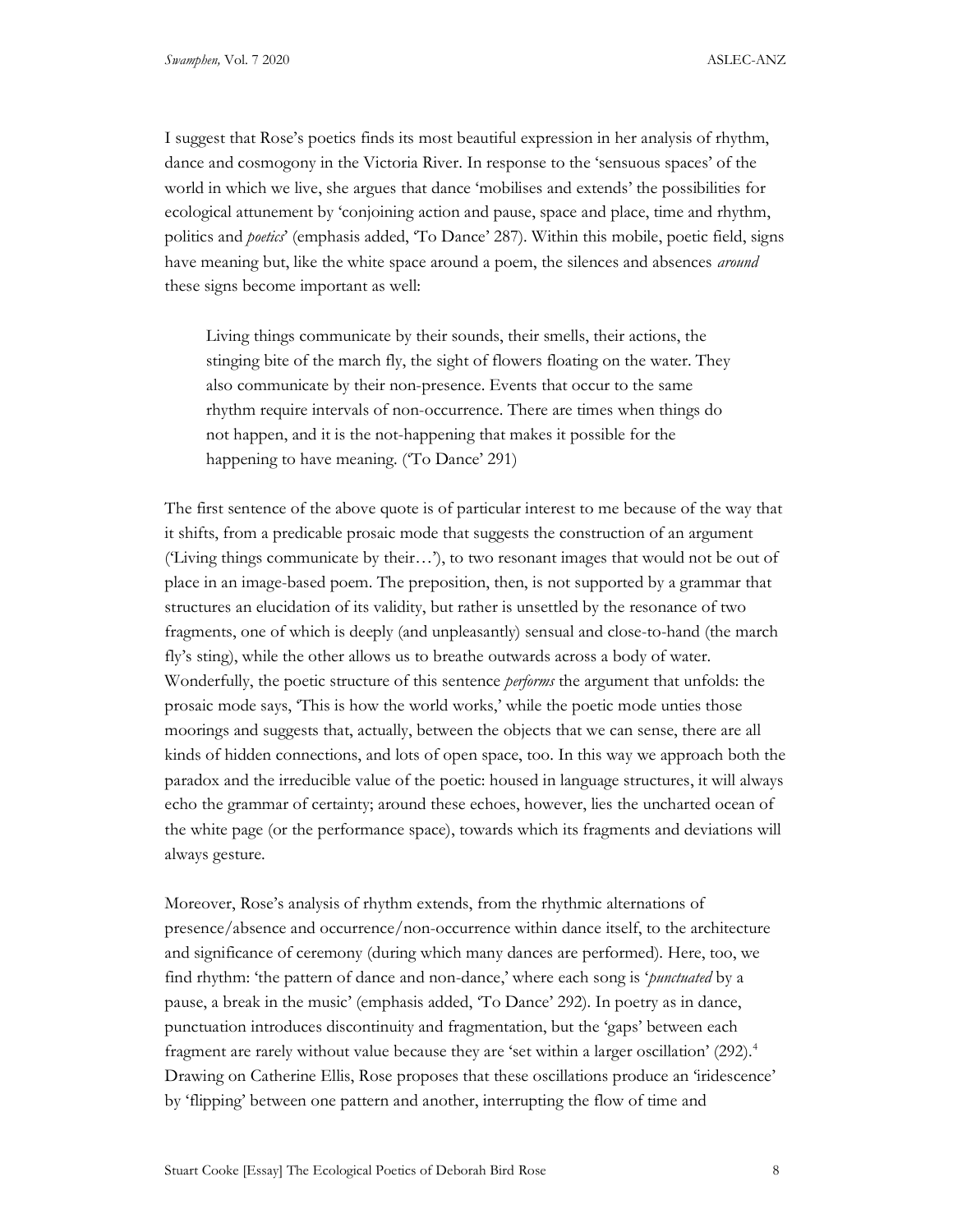recalibrating one's relationship to the performance. There are all kinds of flips at many different scales, involving dancers, audience and Country. Different flips can occur simultaneously, too, rather than as singular, binary alterations between one complete state and another. What results is a complex, many-sided array of moving, partially concealed images, which also happen to be full of anaphora, assonance, alliteration and irregular rhyme: 'There are multiple flips: not just background and foreground as a dualism, but a multiplicity of possible foregrounds and backgrounds, a multiplicity of flips, a multiplicity of overlapping and intersecting iridescences' (293). I can only describe the energy at play here as a kind of poetry, where poetics finds alignment with the ancient mythological structures of a continent: 'a heartbeat of the created world, a pulse in the life of country'  $(294).$ <sup>5</sup>

In Indigenous Australia, creative power is mobilised and brought into proximity through such ceremony. This power emerges as a rhythmic component from 'a state of powerful rest' (294). But if 'the immanent world of becoming' of this poetic plane is not entirely perceptible, then it should not be dismissed as 'random' or 'irrational'; rather, Rose figures it as 'an unfolding into the patterned and dancing ephemeral' (294). In other words, becoming manifests as the creative, effervescent patterns of particular dances. When performed, these dances reiterate the primordial codes of ecological relation. Through this understanding of ceremony as 'an account of cosmic process' that is 'world-generative,' Rose thus highlights the critical relationship between poetics and the Indigenous custodianship of Australian ecosystems (294). Here, pattern is fundamental: correctly patterned, language transforms into poetry; correctly interlocked, poems become cycles, which are performed 'to draw the power… out of the earth' (294). Rose suggests, furthermore, that the effectiveness of such poetry is situated in its resonance with the rhythms of the ecosystems to which it calls: 'The poetics of time, its patterns, waves, and interlocking rhythms work with the politics of correct performance, to transform cosmogonic potential into living action' ( 294).

In Rose's work, the relationship between the rights of Aboriginal peoples to practice their law, ecological function and decolonial aesthetics is tightly bound. Fundamentally, poetics is necessary to understand this relationship, which cannot be rendered as a prose story about one thing leading to another, or a character acting or being acted upon, or even a world from a certain point of view, but rather is articulated with *rhythms*, the 'heartbeat of time'—punctuated, that is, with flips between movement and stasis, actors and ecologies, foreground and background, presence and absence, and so on ( 295).

## Poetics in Practice

Having established an outline of Rose's poetics, I will now illustrate how this poetics can be mobilised in textual analysis. The examples I provide are transcriptions of oral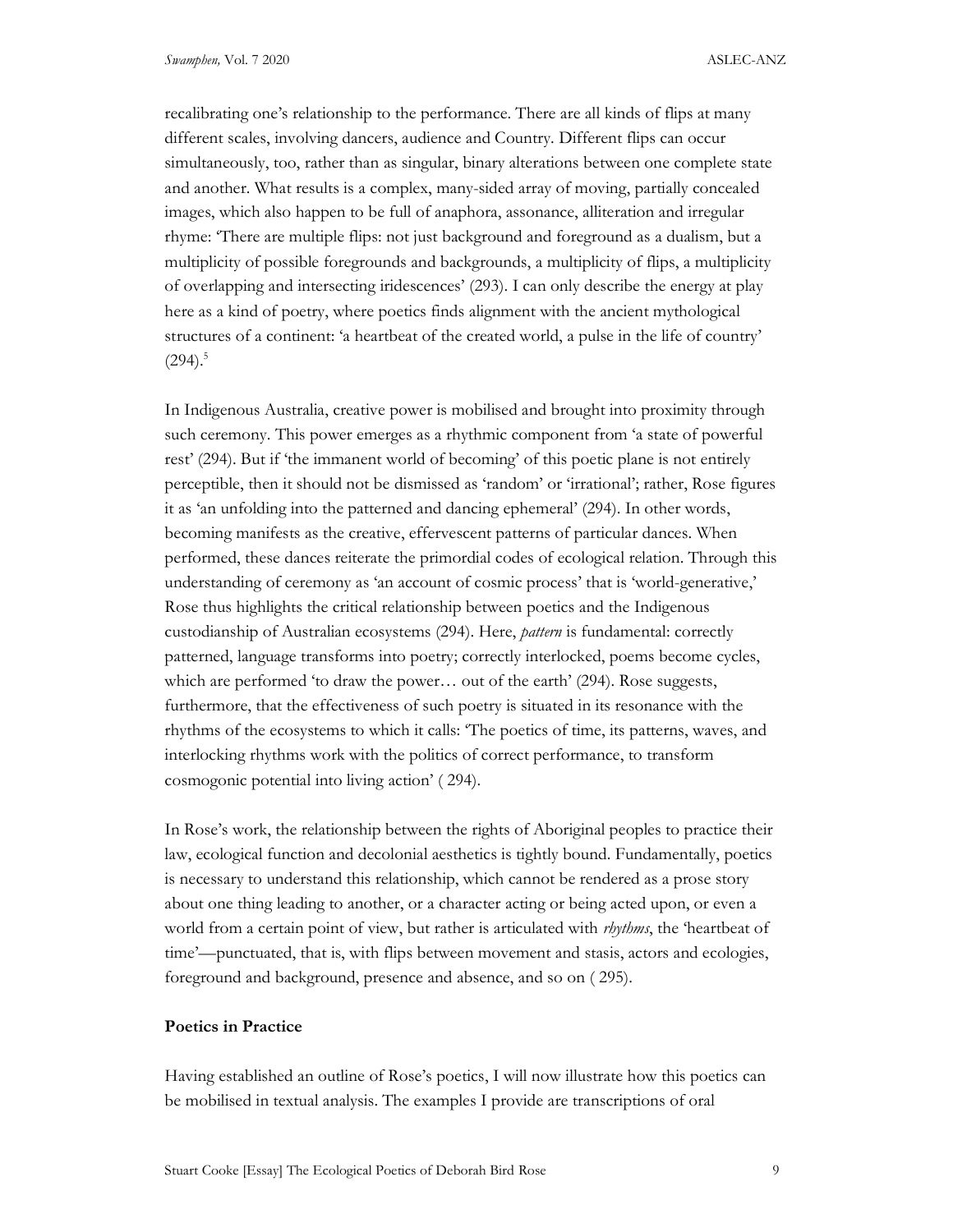narrations, a detail which will become important later on, and both are Indigenous stories. One is narrated by Paddy Roe, a late elder of the Goolarabooloo community in Australia's north-west, and the other is a translation (from Zuni) of Andrew Peynetsa's narration , from the Zuni Pueblo in the western United States. Apart from their intriguing similarities, which I'm going to discuss, I've chosen stories from Indigenous Australia and North America because they intersect with the two great fields of Rose's intellectual ecology. 'As a member of two powerful settler societies, the United States and Australia,' she writes, 'I find myself with a heightened awareness of the patterns that cross these two nations' (Reports' 5). The 'core problematic,' she says, is that the colonisers are 'paradoxically situated' (5). On the one hand, they came to the New World because of a hope that it would be better than the Old; on the other hand, the colonial project has riddled these New Worlds with 'dispossession, death and despair,' thereby polluting and destroying that hope (5). Situated in the parallel histories of the colonisation, Indigenous dispossession and ecological destruction of Australia and North America, the following readings will take up the imperatives posed by Rose's work in the first section of this essay. Accordingly, I look at the two stories as instructional sites of lively, shared meanings and relations; both are entangled with human and non-human worlds, and with Indigenous and non-Indigenous cultures and languages.

I provide synopses to begin, which are important, of course, but which allow only a limited picture of the broader textual systems at work. Paddy Roe's 'Yaam' is a story about a marginal character in Australia's West Kimberley. Yaam, described by Roe as 'cranky' (mad) (Roe and Muecke 38), believes that the cattle he lives with are his family. They, like him, have lost their country. When Yaam returns to the camp of his human kin, he imposes an old custom of self-punishment by denying their gifts of clothes and food. He doesn't stay around, though—soon he's leaving to go back to his bullocks. Ultimately Yaam is killed when a tree falls on him during a cyclone. In 'The Boy and the Deer', Andrew Peynetsa tells the story of a Zuni boy who was abandoned by his mother as a baby and then rescued by deer. Taking him into their care, the deer become the Boy's new family. Some years later, his human uncle is out hunting and notices the Boy among a deer herd. After conferring with the village priest, the village decide to hunt down the Boy and his herd. Killing all of the deer, they capture the Boy and take him back to the village, where they discover that he is one of their own, and he is reunited with his human mother. The story ends a couple of days later, when his mother asks him to go out and fetch 'the center blades of the yucca plant' (Peynetsa and Sanchez 24). Having found a good specimen with long blades, the Boy is killed when he pulls on one and suddenly it comes loose and spears into his heart.<sup>6</sup>

As I mentioned, there are some rather startling similarities between each story that have led me to discuss them in tandem here. Most obviously, perhaps, each protagonist lives at the margins of human society and his home is, instead, shared with non-human kin. For both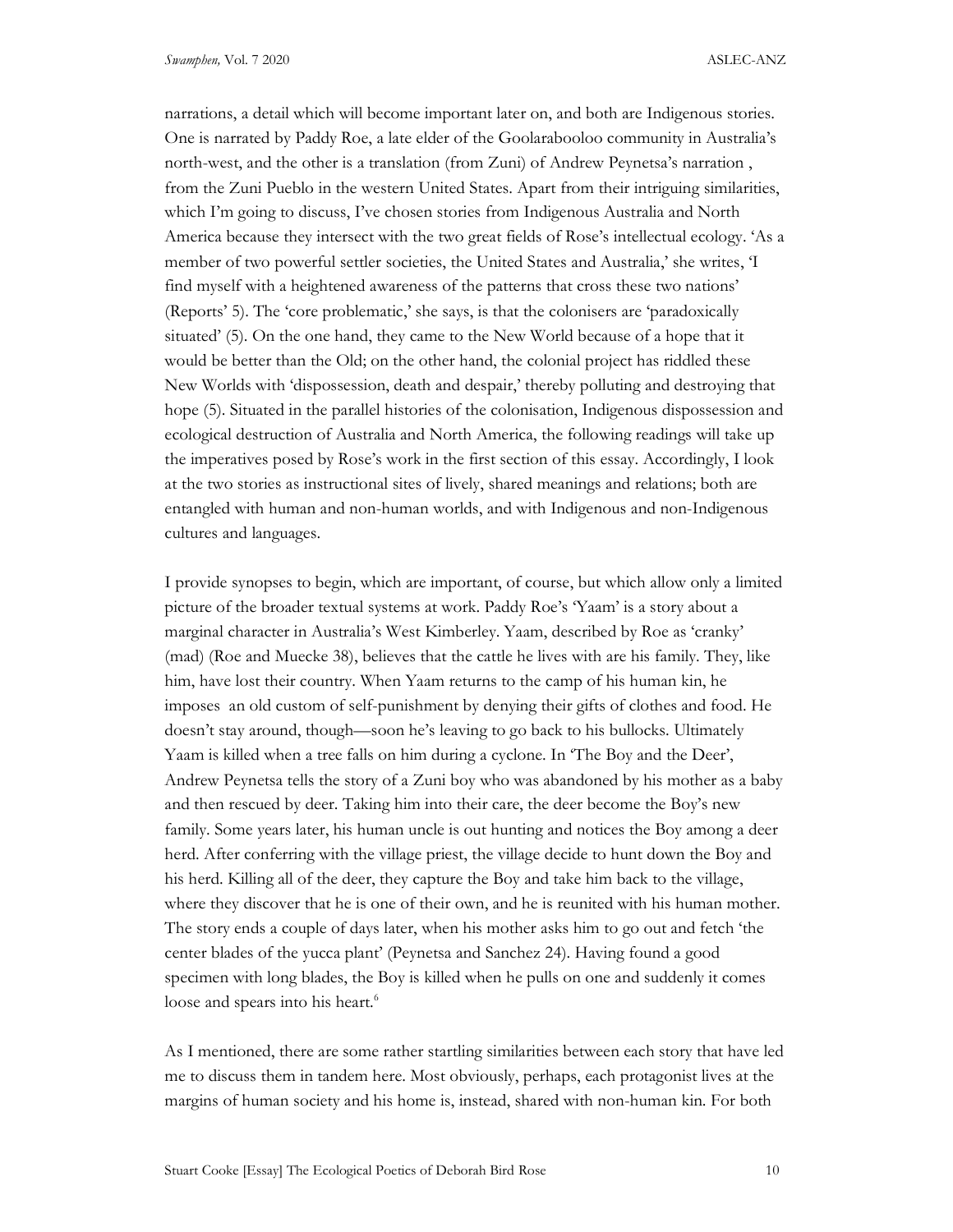Yaam and the Boy, their non-human family is a refuge from the pressures of human life tellingly, both flee when they encounter their fellow humans for the first time. Both characters might be figured archetypally as 'the last of their tribes,' too: Yaam, we learn, lost his human family long ago, while the Boy must watch on as his entire deer family are hunted down and killed. The manner in which these characters die is also similar: not only does death come after they leave human community, but it comes in the form of 'nature' whether the sharp blade of the yucca or a tree felled by a cyclone (because the deadly forces are larger-than-human, they may also carry extra moral authority). All of these congruences are significant because they are signs of each story's porosity, of what happens when one is brought into dialogue with another and relations emerge. Following Rose, 'it becomes possible to open new conversations with people whose histories are completely different, but whose worldviews work with uncertainty and connectivity. This is a moment for new conversations and new synergies' (*Wild Dog* 3).

Might it be, then, that Zuni and Goolarabooloo communities have similar experiences to share? Might they want to exchange thoughts about red soils and shockingly blue skies, or say similar things about the pressures of invading cultures and the resultant social and ecological devastation? One way to summarise what's going on in both would be to say that the stories are post-colonial allegories about the disappearance of a people, culture or civilisation. The loss of the Boy's deer family in 'The Boy and the Deer' could be a Zuni allegory for the loss of one's culture after Western invasion; similarly, we might suggest that Yaam's story is allegorical of the tensions that can beset a multicultural family of Aboriginal and non-Indigenous ('introduced') people in a torn, colonised landscape.

As I've written elsewhere, however, the point in comparing these two stories is to explore the ways in which they differ ('Fire'). In other words, to focus on their shared status as allegory would be a mistake: they would become subjects of a universal category, or a basic archetype with which we might reductively organise the world's literature from a lofty position of authority. Instead, following Rose's lead, we look for differences, and we acknowledge their irreducible particularities. For example, Yaam's non-human family is an introduced species (cattle), unlike the Boy's (deer). Also, Yaam is already 'mad' when he appears to us, whereas the trauma that besets the Boy seems to lead him to a form of madness only at the tale's conclusion. In fact, when we insist on summarising these stories according to pre-arranged categories, we fail to notice some of their most important components, foremost of which is that each 'story' is actually a poem, or a verse narrative, with lines arranged into loose stanzas according to the rhythmic decisions of Peynetsa and Roe. By translating these oral narrations into written poems, Tedlock and Stephen Muecke recognise the many *poetic* qualities of spoken language, and illustrate how these are neglected if the stories are rendered in prose (see Tedlock 'On Translation' 129-132). After all, in spoken language, 'meaning':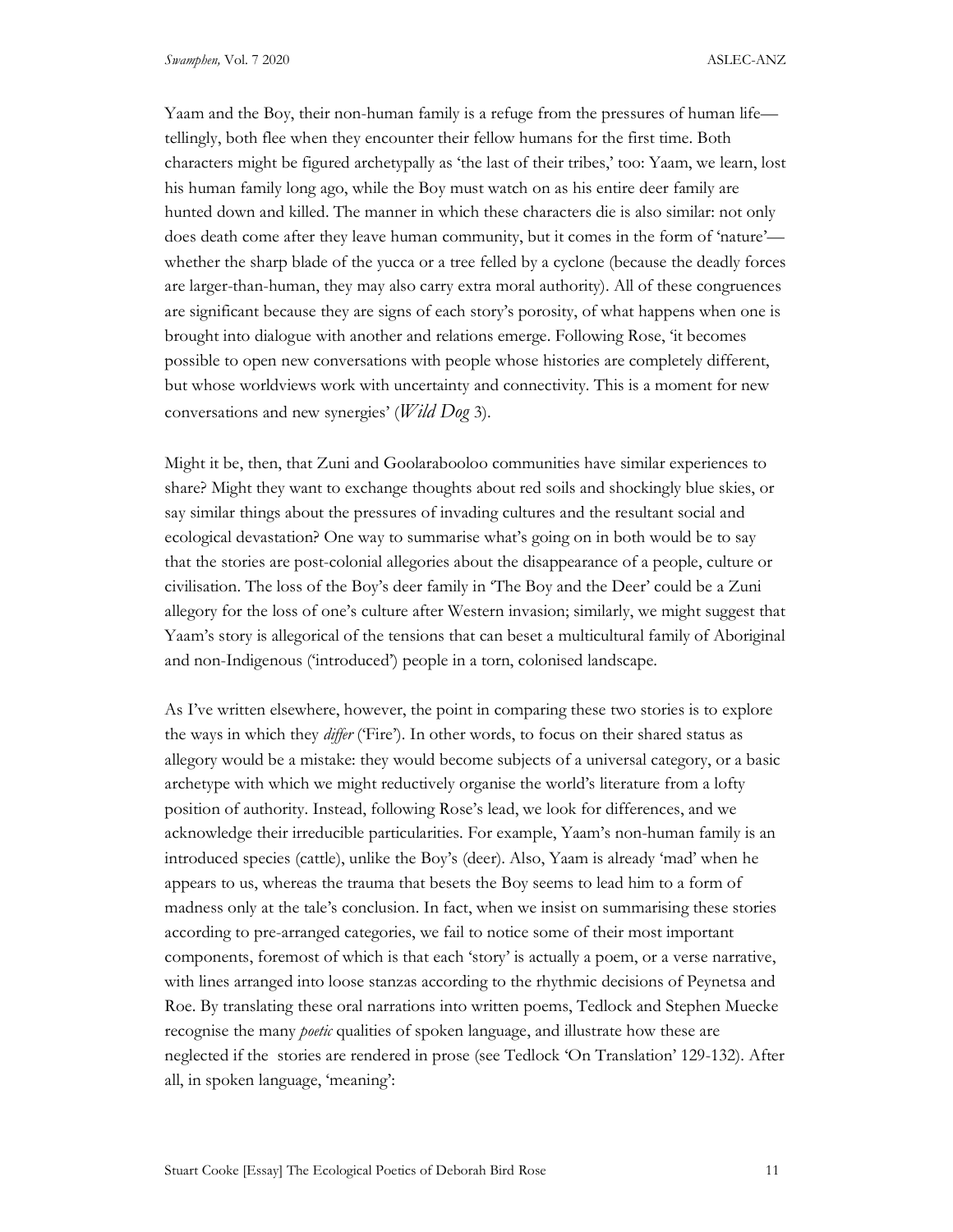is not only carried by the sheer words as transcribed by alphabetic writing but by the placement of SILENCES by TONES of VOICE by whispers and SHOUTS. (Tedlock 'Learning' 712)

So transcribed, spaces around and through the spoken performances emerge—in Rose's terms, instead of atomistic blocks of grammatically standard prose (common in other transcriptions of Indigenous stories), the texts are porous and 'leaky' poems. This porosity presents multiple opportunities for dialogue and interpretation, as well as plenty of mystery. The poems also emphasise the thoroughly local and individual qualities of the narrations: Muecke faithfully transcribes Roe's Aboriginal English according to its own syntax, rather than refashioning and disembedding it with a standardised dialect. Similarly, Tedlock's translation gives typographical value to Peynetsa's alternations in pitch and rhythm. Accordingly, both poems adopt experimental approaches to punctuation, lineation and typography; they are entangled with global developments in literary aesthetics, but they are also thoroughly local and unique.

As outlined in my introduction, I am not operating with an artificially dogmatic distinction between 'prose' and 'poetry', but rather, I use these terms to represent different regions on a spectrum of written language. That region denoted by 'prose' is so dominant that it has become normative; in part, its dominance reflects a broader lack of attention to the textures and rhythms of language, and to the bodies that use it and listen to it. Tedlock's assessment is a perfect illustration (literally and figuratively) of this situation:

It was not until the Renaissance that there began to develop the kind of prose narrative we know today the kind that is read silently and has lost many of its oral features. ('Learning' 712-713)

The single worst thing about prose, according to Tedlock, 'is that there is no SILENCE in it' ('Learning' 713). Without silence, there is little room for absence. Absence, as Rose shows, is necessary to understand oscillation; without oscillation, the ecological dance evaporates in searing plains of uniformity. Alternatively, when patterns emerge through rhythmic alternations, repetitions appear, and thereby weave narrative threads into circular eddies. Tellingly, the conclusions of 'Yaam' and 'The Boy and the Deer' are rather subdued affairs, occurring abruptly after almost all of the important action has taken place. This suggests that the function of the stories is not to lead us to a resolution (the lodestar of any telos). Rather, if the journey of our reading (or listening) is of more importance than a destination, then we might need to circle back: just as, on a microscopic level, each narrative loops around multiple repetitions in order to build emphasis and tension,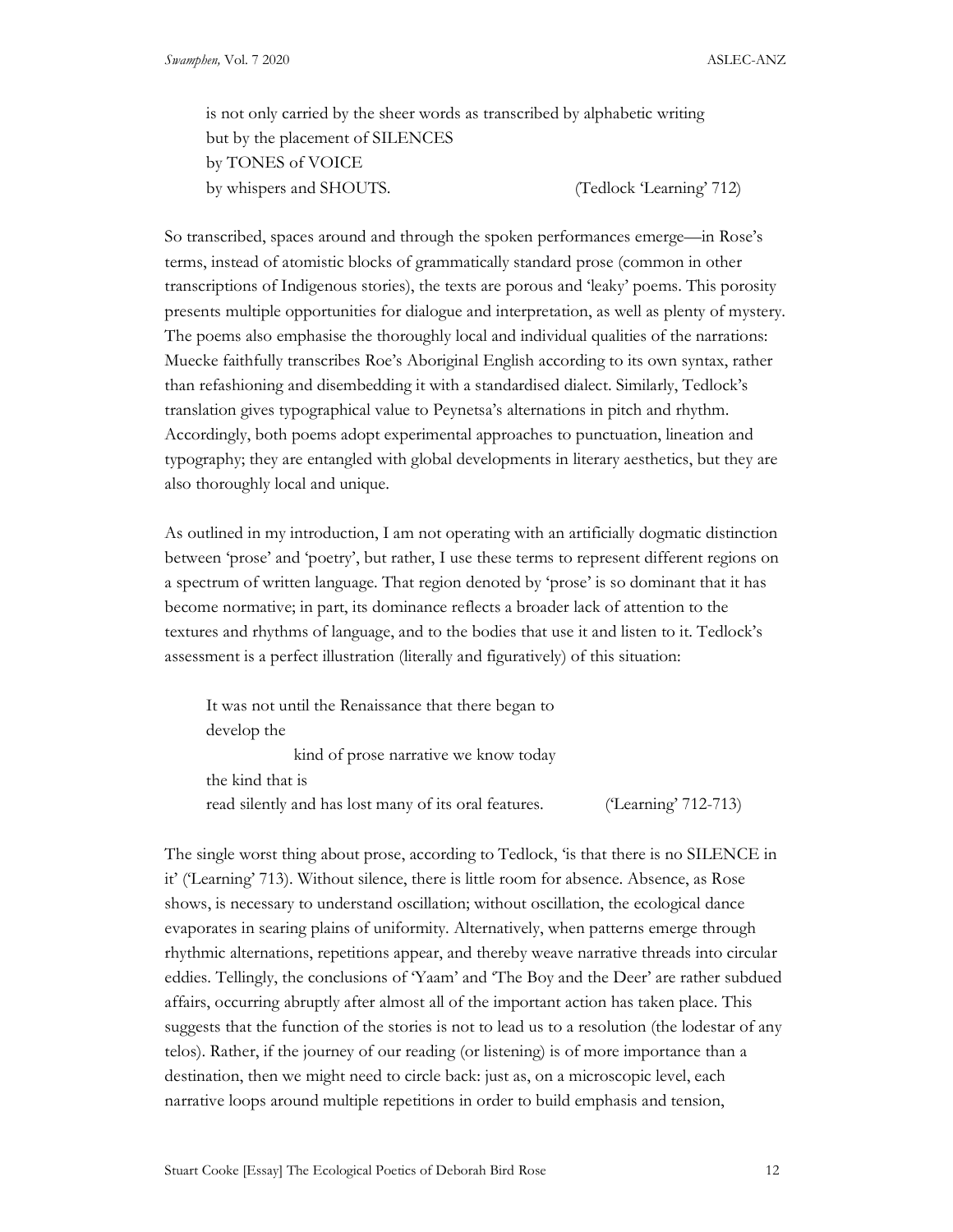macroscopically Peynetsa and Roe might tell a story countless times in many different contexts, each with subtle variations. The idea of reading or listening to a story more than once might be hard to imagine in an era saturated with an abundance of narrative content, when we devour entire television series in a matter of hours before moving on to a new novel or the latest film. There's little time to return to anything. With oral stories like these, however, the ending fades in significance beside an extended duration of repetitions; like many poems, these endings bleed into series of reiterated *performances*. In between each performance, of course, are Rose's *punctuations* of time and space; rather than any operatic climax, the duration of these poems across multiple contexts and over long periods of time constitutes the flourishing of their expression.

Once it is acknowledged that events are not predictable, and that time won't always unfold in an orderly manner, then the narration of these events must also engage with uncertainty. By utilising multiple sonic and rhythmic variations, these poems produce unsettled worlds that would have otherwise been restricted by the more uniform distributions of prose. In 'The Boy and the Deer', for example, the uncertainty of the uncle's hunt is evoked by a judicious variation of pitch and rhythm. As Tedlock points out, the tension of the scene is maintained 'through nine lines of extremely uneven length and two extra-long pauses before the end of a complete sentence coincides with a pause' (Peynetsa and Sanchez xxvi):

There they lived o-------n for a long time

<u>and the state of the state of the state of the state of the state of the state of the state of the state of the state of the state of the state of the state of the state of the state of the state of the state of the state</u>

until from the village his uncle went out hunting. Going out hunting he came along down around Worm Spring, and from there he went on towards

the Prairie-Dog Hills and came up near the edge of a valley there.

(Peynetsa and Sanchez 8-9)<sup>7</sup>

We can see in examples like these a 'tension between line boundaries and sentence boundaries' (Peynetsa and Sanchez xxxvii). In other words, what we can see—typically revealed by the contents of a sentence—is unsettled by the moving frames of the variable lines and font sizes. The world is a lively one, then, the features of which are revealed unpredictably as we move through the landscape. Indeed, resolution comes as the last line extends into something resembling prose: now the uncle can see out across the valley, and 'THERE IN THE VALLEY was the herd of deer' with 'a little boy going around among them' (Tedlock's introduction in Peynetsa and Sanchez 9).<sup>8</sup> However this panoptic view is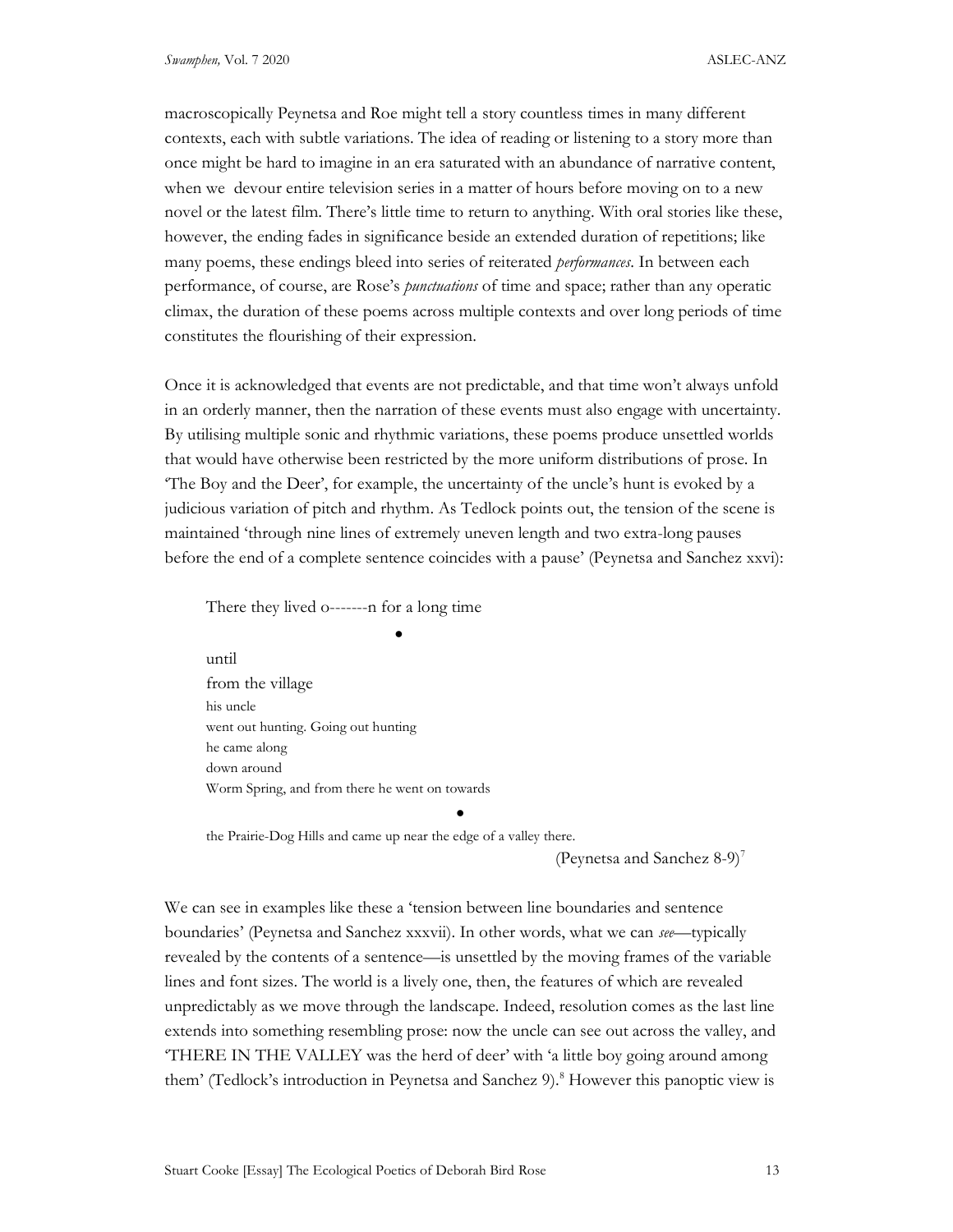momentary at best because, like the hunter, we are yet to see what will lie beyond the valley, we don't know what might happen next.

Like the band of heat that wobbles on the horizon on a scorching day so that the land appears to be melting into the sky, variable lines unsettle what we see, unmooring the phrase so that it floats a little in front of its content. As readers, what we see (or hear) has a very close relation to what we know; in each poem, variability impacts not only on how we journey through space but also on what we can know of others who inhabit it. Mystery is thus an essential product of their poetics. In 'Yaam', for example, Roe deliberately plays with the distance between his own knowledge of the story and the relative ignorance of his audience. When it is decided that Yaam had better come back into camp, a discussion ensues:

all right - 'Well you better camp here with us only one night you know we must keep you here' - 'Yeah all right' [Yaam] say - all right he stop with these people little while they talk-talk all talk language --- all talking language - after talk-talk -- ooh might be just about eight or nine o'clock I think you know, they talk right up to about that time, nearly sleep time - 'Well' he tell-em 'I gotta go now' --- 'I bin leave some people behind  $[...]'$ (Roe and Muecke  $41$ )<sup>9</sup>

As with the example from 'The Boy and the Deer', here we see Roe modulating the speed of time by using short, variable rhythms and a highly flexible syntax. Again, note how the moment of greatest clarity resembles a longer line of prose. What's particularly interesting, however, is how the uncertainty of what is going to happen reaches an ontological limit point, past which Roe will not provide any details: the 'talk-talk' in another language clearly contains the most crucial details of their conversation, but this is not translated for us. So, when Yaam suddenly decides to return to his 'people' after what must have been hours of discussion, readers are confronted with a situation that could not have been predicted. In this light, Yaam's preference for bovine over human seems comical and, indeed, Roe laughs a little, shortly after. But I suspect that his laughter would be more about our confusion or surprise than about Yaam's non-human family.

Readings that seek to reduce different forms into an 'essence' from which they are purportedly derived take us an order away from the stories themselves; they provide a kind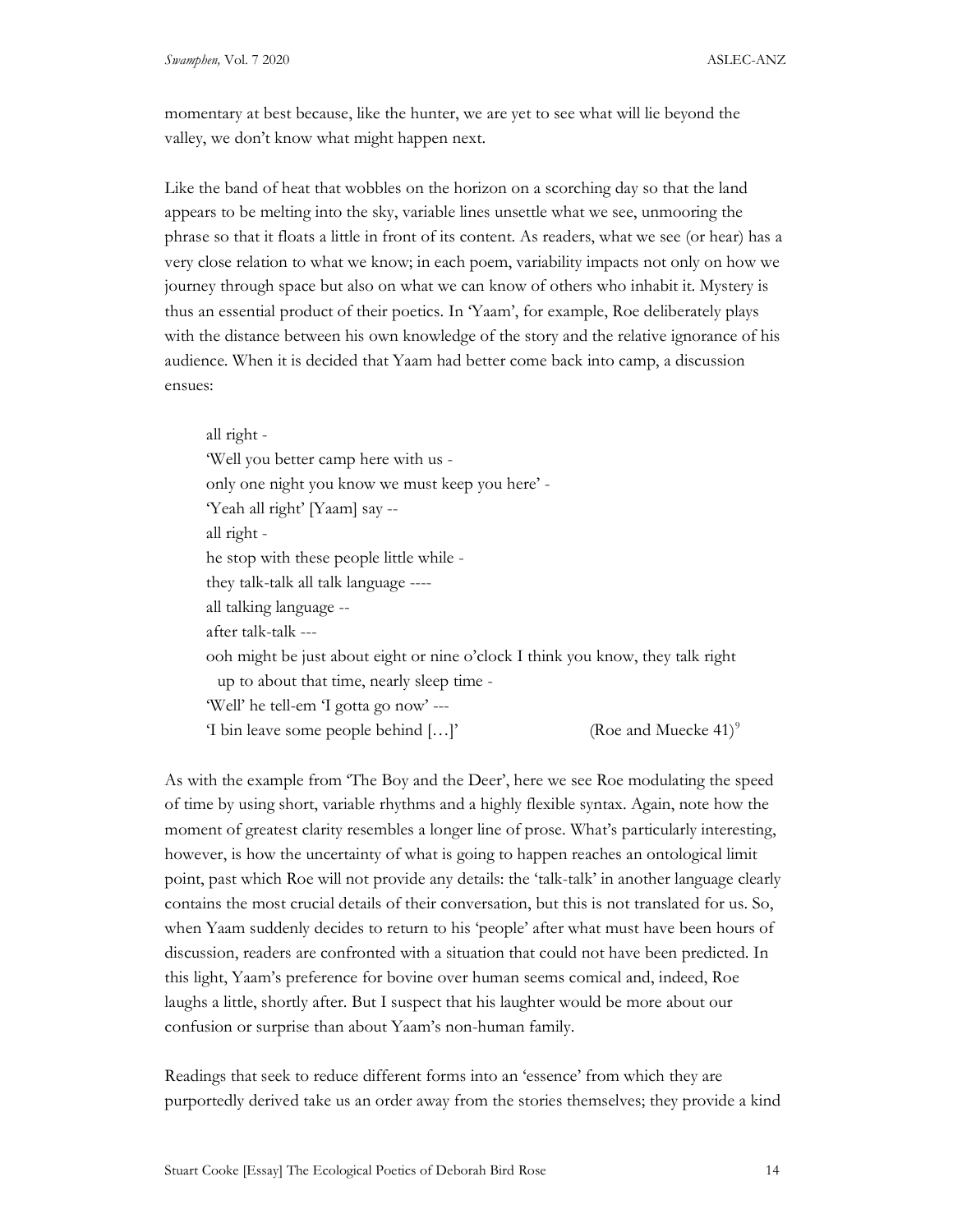of telos or overarching framework which, as Rose shows, allows us to reduce their complexity to a category that is disembedded from any local context. But Roe's and Peynetsa's stories 'are always grounded in specific places' (Rose Wild Dog 4)—during his narration, Roe indicates 'that little leaf hill there see' to which Yaam retreated (41), while 'The Boy and the Deer' is explicitly set below the cliffs of the Big Mountain Mesa in New Mexico. After acknowledging that allegorical readings can have an initial or introductory value, we might then turn to immerse ourselves in the details of the story-worlds. Instead of uplifting the stories from their contexts, what's needed is a reading that learns from Rose's analysis of rhythm, or what she has also called 'a particular nomadic problematic' ('Dance of the Ephemeral' 165). That is, a story can be both one thing and something else, it can 'speak both to the local and the universal' (Wild Dog 4), it can be in the text and in the world. Next to allegory, then, we can also ask, What does each story do? How does it function in the world as an order unto itself? With Roe and Peynetsa, at least one thing is clear: all kinds of families are possible in multispecies communities. To reduce these stories to purely allegorical depictions of human communities is to deny that Indigenous peoples on both of these continents understand the world they live in to be 'saturated with mindfulness' (Rose 'Slowly' 6 ). In both Indigenous Australia and America, 'plants as well as animals are sentient, and the earth itself has culture and power within it' (Rose 'Slowly' 6). From such a perspective, an allegorical reading performs a gross, colonialist reduction: it implies that only humans can form families, or that humans, cattle and deer can't nourish each other in loving, familial bonds. But these stories tell us that this is not the case. Yaam, for example, refuses the flour, tea and sugar that are offered to him when he comes back to camp, but this refusal appears to be based on more than tribal custom. Rather, Yaam seems to insist on an alternative community formation, which includes his cattle companions and their country:

if they take 'im [Yaam] back [home] he'll still go way you know they didn't want to take-im away from the country -

(Roe and Muecke 42)

Similarly, after the Boy has returned to his village, he and his human family gather to feast on the bodies of his 'deer elders', who had been slain in the hunt (Peynetsa and Sanchez 23). According to Peynetsa's nephew Joseph, however, the Boy 'didn't eat the deer meat, because he said, "This is my mother, my sister, my brother"' (28). Just as the story itself is open to dialogue, interpretation and modification from an audience member, so too are the apparently 'timeless' customs of Zuni ritual when a boy is confronted with competing familial claims across species boundaries. Unfortunately, the Boy's unhappiness becomes chronic. Joseph thinks 'he was really unhappy' because 'he was lonesome [in the village], and used to being out in the wilds'. Thus, when he left his mother's house on his fifth day in the village to look for the blades of the yucca plant, according to Peynetsa 'he had it in his mind to kill himself, that's the way I felt when I was telling it' (28). We see, then, that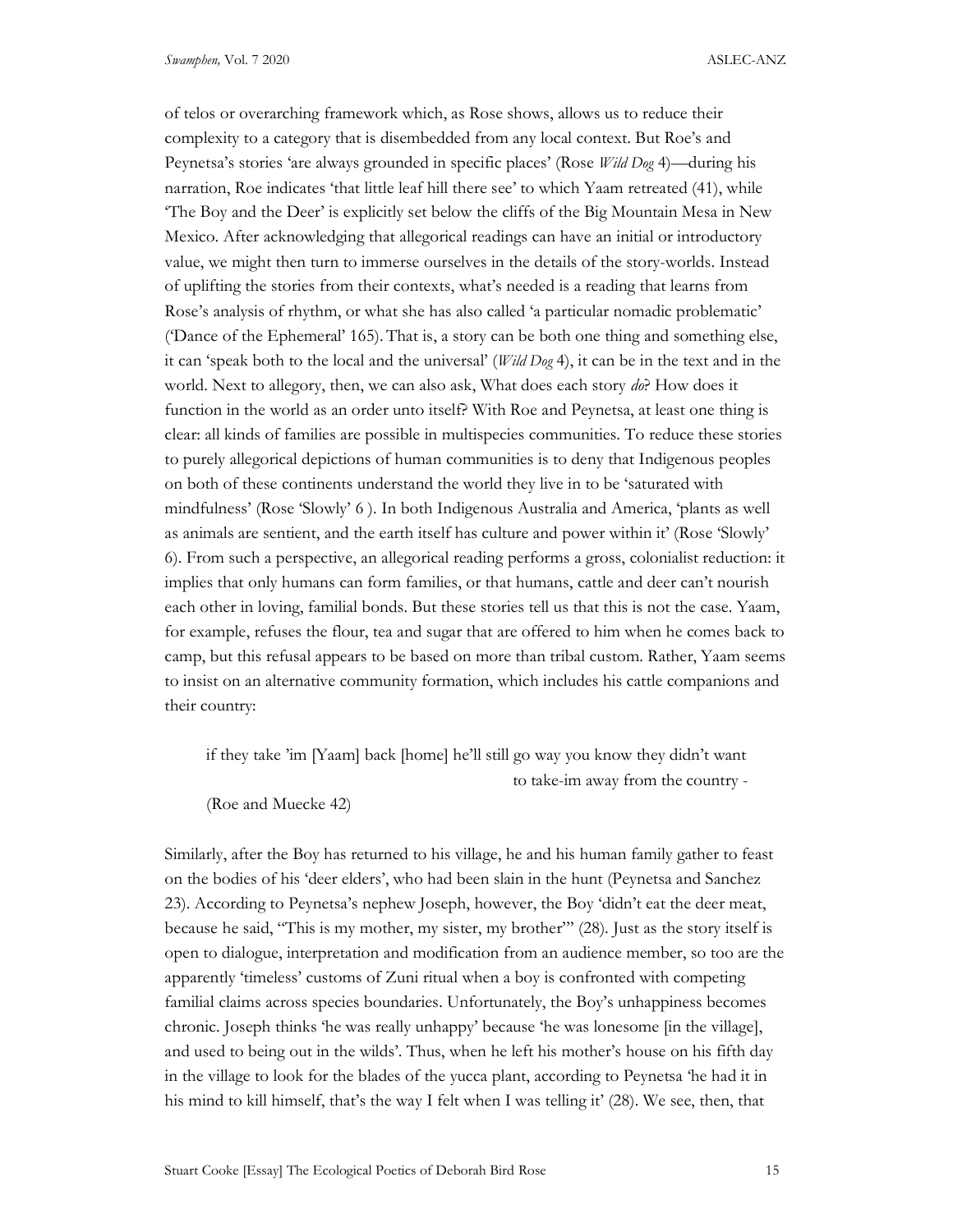both Yaam and the Boy refuse their human communities, regardless of the consequences. As an open, dialogical system, a certain amount of mystery is also important: each story is at once larger than, and open to the interpretation of, its narrator. So, like the minds of the characters, the story is not a bounded, concrete or transparent entity. Further, even for the narrators, there are multiple, and sometimes mysterious, forces at work. Peynetsa, for example, 'feels' that the Boy wanted to kill himself, but he isn't sure; similarly, of Yaam Roe says:

I dunno what made 'im mad in the first place ------ they never tell me how he get mad -- (44)

Rose's attention to the details of context, time, dialogue and mystery emphasises that to tell a story is not to see through it, but to participate in its dynamic, energetic complex.

Readers still might want to categorise these stories as fable about the perils of intercultural hybridity, where the protagonist meets with a ghastly fate because he refused traditional custom and community. However, such a summary would ignore the fact that these stories are transcriptions of narrative *events*, that the transcription, therefore, is but an instance in a long series of repetitions, where each instance is manifest for a particular purpose and audience. Implicit in the narration, then, is a kind of hope—that the story be active, powerful and alive, that it might exert a change on the world into which it enters. Their bleak outcomes are therefore *productive* as instructional or cautionary interventions in time and space. To understand this, Rose's analysis of different modes of time is helpful, with its attention to the enduring terrain of Dreaming, from which the structures of the present are determined. As singular events, these stories occupy ephemeral portions of time, but as poetic reiterations they reaffirm the ancient contours of the spaces that they traverse. The stories are not closed systems, their direction is not towards a completed past; rather, when they are performed they open into dialogue with people and their shared, multispecies worlds. If we remember that humanity 'is an interspecies collaborative project' (Wild Dog 11), in which complexity and uncertainty are normative conditions, then 'Yaam' and 'The Boy and the Deer' can be read not only as stories, but as poetic performances of highly unstable and participatory ecologies, where the outcomes are unclear and resolutions are held open by reiterative patterns. The borders between language, characters, narrators and audience are hazy and porous as any in Rose's dancing plenitude.

#### WORKS CITED

Benterrak, Krim et al. Reading the Country: Introduction to Nomadology. Fremantle Arts Centre Press, 1984.

Boyle, Peter. Enfolded in the Wings of a Great Darkness. Vagabond Press, 2019.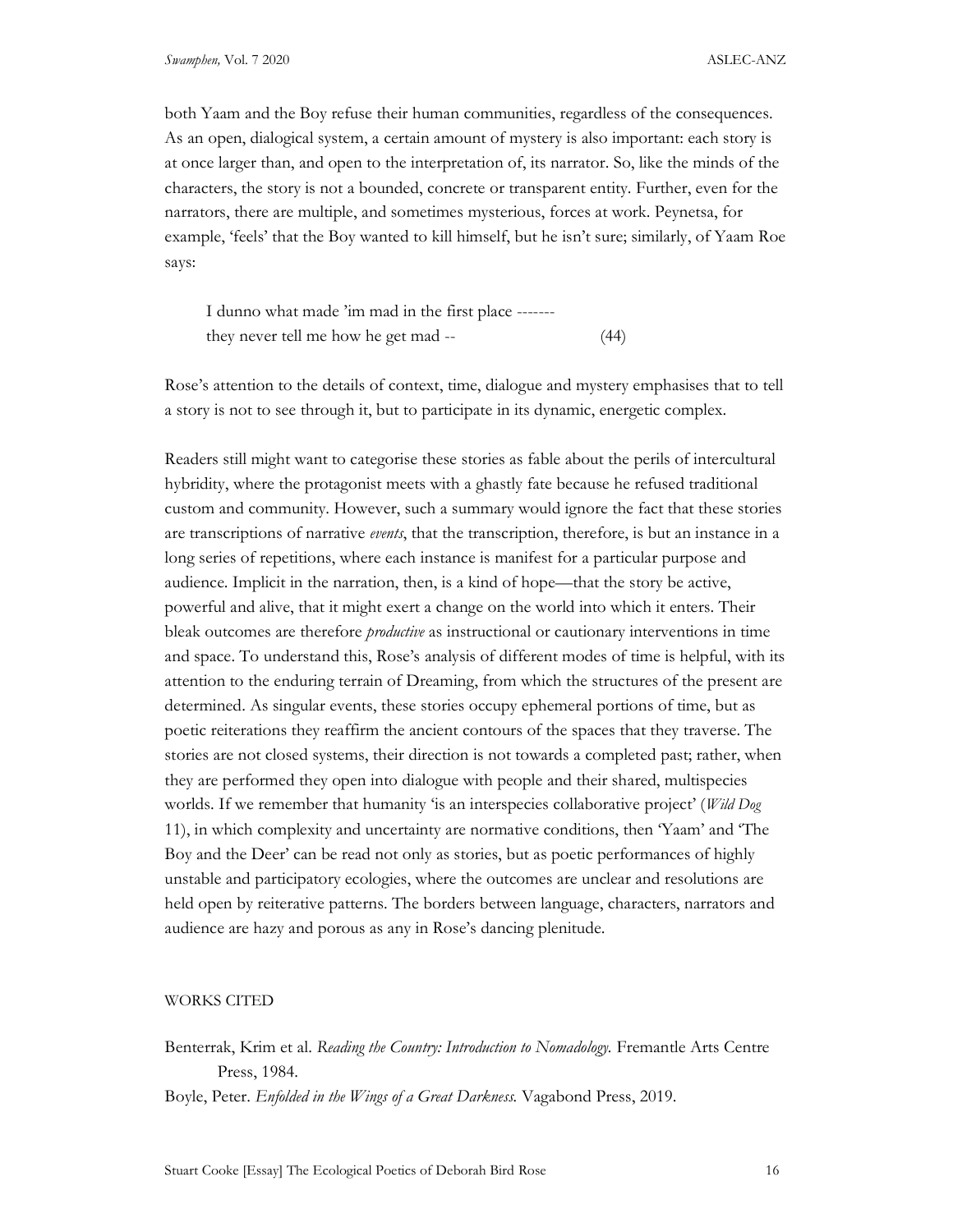- Bruns, Gerald L. The Material of Poetry: Sketches for a Philosophical Poetics. 2012 ed., U of Georgia P, 2005.
- Cooke, Stuart. 'Fire Was in the Reptile's Mouth: Towards a Transcultural Ecological Poetics.' Landscapes: the Journal of the International Centre for Landscape and Language, vol. 7, no. 1, 2016, pp. 1-18.
- Harrison, Martin and Deborah Bird Rose. 'Connecting: A Dialogue between Deborah Bird Rose and Martin Harrison.' TEXT, no. 20 (Special Issue), 2013, pp. 1-5.
- Keller, Lynn. Recomposing Ecopoetics: North American Poetry of the Self-Conscious Anthropocene. U of Virginia P, 2017.
- Minter, Peter. 'Transcultural Ecopoetics and Decoloniality in Meenamatta Lena Narla Puellakanny: Meenamatta Water Country Discussion.' Transcultural Ecocriticism: Global, Romantic and Decolonial Perspectives, edited by Stuart Cooke and Peter Denney, Bloomsbury, in press.
- ---. 'Writing Country: Composition, Law and Indigenous Ecopoetics.' Journal of the Association for the Study of Australian Literature, vol. 12, no. 1, 2012, http://www.nla.gov.au/openpublish/index.php/jasal/article/view/2267/2937.
- Morton, Timothy. The Ecological Thought. 2012 ed., Harvard UP, 2010.
- Peynetsa, Andrew and Walter Sanchez. Finding the Center: The Art of the Zuni Storyteller. Translated by Dennis Tedlock, 2nd ed., U of Nebraska P, 1999.
- Plumwood, Val. 'Shadow Places and the Politics of Dwelling.' Australian Humanities Review. http://australianhumanitiesreview.org/2008/03/01/shadow-places-and-thepolitics-of-dwelling/. Accessed 5/4/2020.
- Roe, Paddy and Stephen Muecke. Gularabulu: Stories from the West Kimberley. 1985 ed., Fremantle Arts Centre Press, 1983.
- Rose, Deborah Bird. 'Dance of the Ephemeral: Australian Aboriginal Religion of Place.' Experiences of Place, edited by Mary N. Macdonald, Harvard UP, 2003, pp. 163-186.
- ---. 'Dialogue with Place: Toward an Ecological Body.' *Journal of Narrative Theory*, vol. 32, no. 3, 2002, pp. 311-325.
- ---. 'Exploring an Aboriginal Land Ethic.' Meanjin, vol. 47, no. 3, 1988, pp. 378-387.
- ---. 'Ned Kelly Died for Our Sins.' Oceania, vol. 65, no. 2, 1994, pp. 175-186.
- ---. 'On History, Trees and Ethical Proximity.' Postcolonial Studies, vol. 11, no. 2, 2008, pp. 157-167.
- ---. Reports from a Wild Country: Ethics for Decolonisation. U of New South Wales P, 2004.
- ---. 'Slowly: Writing into the Anthropocene.' TEXT, no. 20 (Special Issue), 2013, pp. 1-14.
- ---. 'To Dance with Time: A Victoria River Aboriginal Study.' The Australian Journal of Anthropology, vol. 11, no. 3, 2000, pp. 287-296.
- ---. Wild Dog Dreaming: Love and Extinction. U of Virginia P, 2011.
- Taylor, Hollis. Is Birdsong Music? Outback Encounters with an Australian Songbird. Indiana UP, 2017.
- Tedlock, Dennis. 'Learning to Listen: Oral History as Poetry.' boundary 2, vol. 3, no. 3, 1975, pp. 707-728.